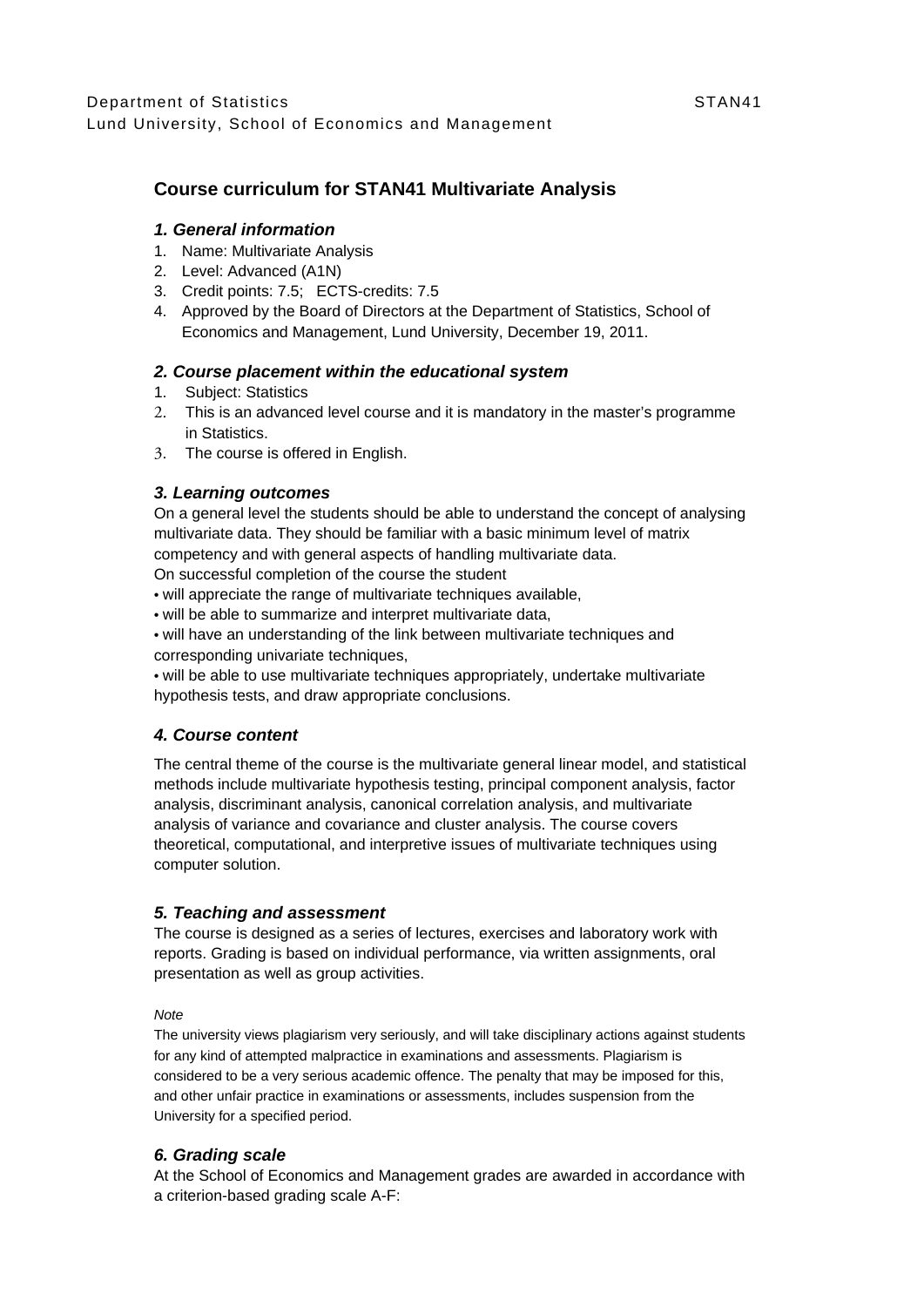- A: Excellent
- B: Very good
- C: Good
- D: Satisfactory
- E: Sufficient
- F: Fail

Students have to receive a grade of E or higher in order to pass a course.

| <b>GRAD</b><br>Е | <b>CHARACTERISTI</b><br>C | <b>POINTS</b> | <b>CRITERIA</b>                                                                                                                                                                   |
|------------------|---------------------------|---------------|-----------------------------------------------------------------------------------------------------------------------------------------------------------------------------------|
| A                | Excellent                 | 100-85        | A distinguished result that is excellent<br>with regard to the following aspects $-$<br>theoretical depth, practical relevance,<br>analytical ability and independent<br>thought. |
| B                | Very good                 | 84-75         | A very good result with regard to the<br>above mentioned aspects.                                                                                                                 |
| C                | Good                      | 74-65         | The result is of a good standard with<br>regard to the above mentioned<br>aspects and lives up to expectations.                                                                   |
| D                | Satisfactory              | 64-55         | The result is of a satisfactory<br>standard with regard to the above<br>mentioned aspects and lives up to<br>expectations.                                                        |
| Е                | Sufficient                | 54-50         | The result satisfies the minimum<br>requirements with regard to the<br>above mentioned aspects, but not<br>more.                                                                  |
| F                | Fail                      | $49-0$        | The result does not meet the<br>minimum requirements with regard to<br>the above mentioned aspects.                                                                               |

# *7. Prerequisities*

General prerequisities for the masters programme in Statistics.

# *8. Literature*

See separate document.